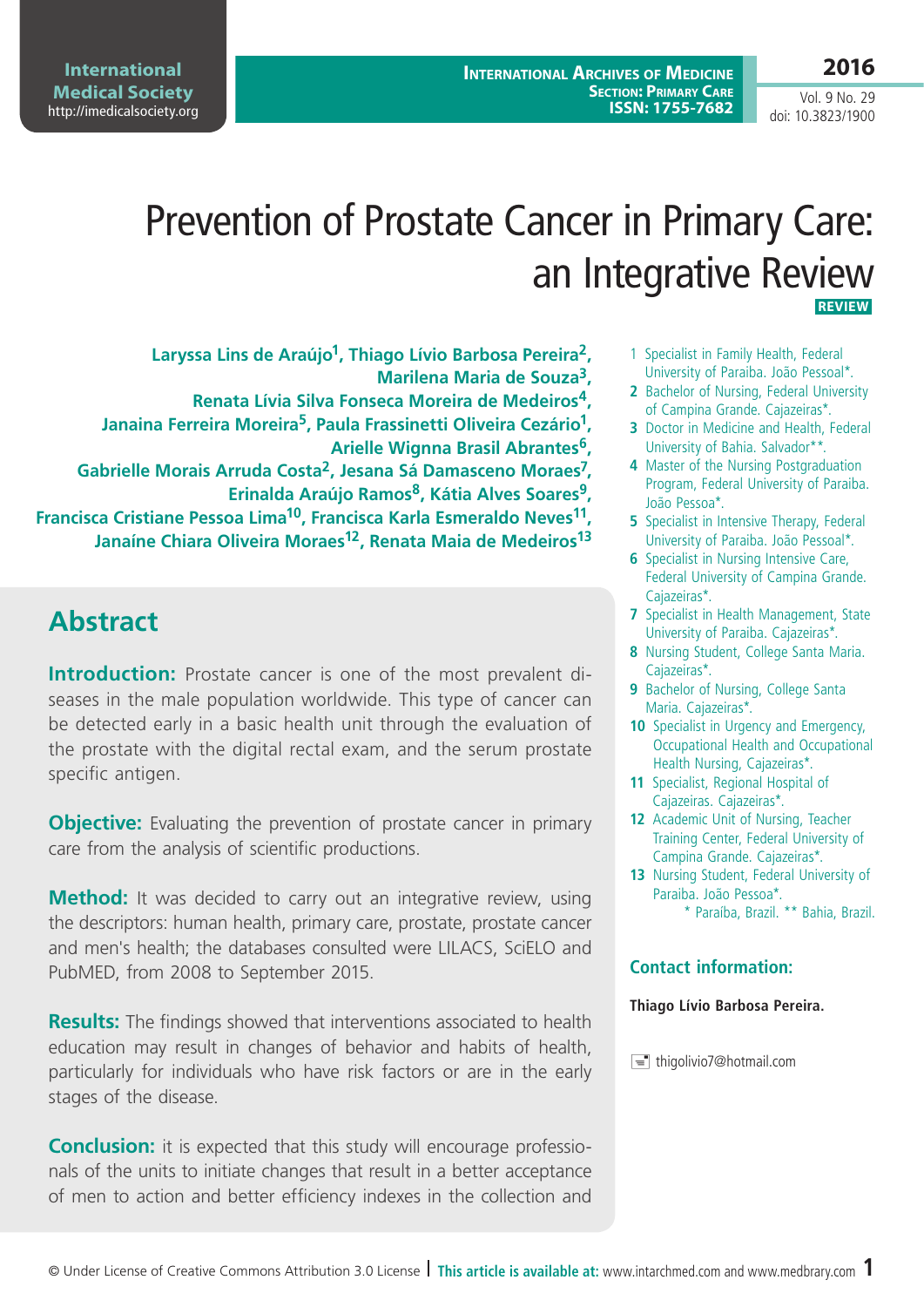**2016**

Vol. 9 No. 29 doi: 10.3823/1900

treatment of patients with cancer. In addition, it is necessary that these actions advance and become routine in institutions, not restricted to the campaigns of "Blue November", but forming part of the daily planning of the Family Health Strategy.

#### **Keywords**

Men's Health; Cancer of the Prostate; Prevention; Community Health Services.

### **Introduction**

The National Integral Attention to Men's Health Policy (NIAMHP) was established in August 2009 under the Ordinance 1944 and established by the Unified Health System (UHS). This policy has the purpose to demystify the idea of invulnerability on male health, provide health professionals a greater understanding about the disease process of these individuals, and develop actions and strategies that encourage men to attend health facilities of primary care [1].

Most men do not seek primary care services for the prevention and treatment of pathological processes in the early stages, preferring to use the specialized care services of urgent moments or when the disease is installed, thus causing the increase in morbidity and mortality rates in this population and the increased costs to the public purse. Therefore, the objective of NIAMHP strengthen and qualify the primary care so that health care is not just restricted to recovery, ensuring, above all, health promotion and prevention to preventable diseases [1].

Among the diseases that most affect the male population, prostate cancer deserves attention because it is considered the sixth most common type of cancer worldwide and the second most prevalent in men, accounting for about 10% of all malignancies. In 2014, we calculated the emergence of 68.800 new cases, representing an estimated risk of 70.42 new cases per 100.000 men [2].

This cancer can be detected early and simply in a Family Health Strategy (FHS), through the evaluation of the prostate with the digital rectal exams and the serum levels of Prostate Specific Antigen (PSA) [3].

From the studies conducted on human health, the experience in health facilities and the itinerant design of the Cajazeiras Regional Hospital, it was noted the demand of this population for actions that address the prevention of diseases, especially prostate cancer. Therefore, we opted for this study because of the need of passing on information that may contribute to a better assistance to the male population in the FHS.

Thus, the objective of this study is to assessing the prevention of prostate cancer in primary care from the analysis of scientific productions.

#### **Method**

We opted for the realization of an integrative literature review, because it addresses, in a satisfactory manner, the established objective, in addition to performing as a broad method, which allows the incorporation of several studies, thus resulting in a more comprehensive knowledge about the subject studied [4].

The integrative review process includes six distinct stages, similar to the stages of performing a standard search:

**1st) Issue identification and selection of the re**search question. This step begins with the definition of the problem and formulates a research hypothesis, which must have relevance to the health of individuals. In this sense, the guiding question of the study was: How is taking place prevention of prostate cancer in primary care?

**2nd) Criteria for the selection of the sample.** on the 1st of October 2015 there was conducted to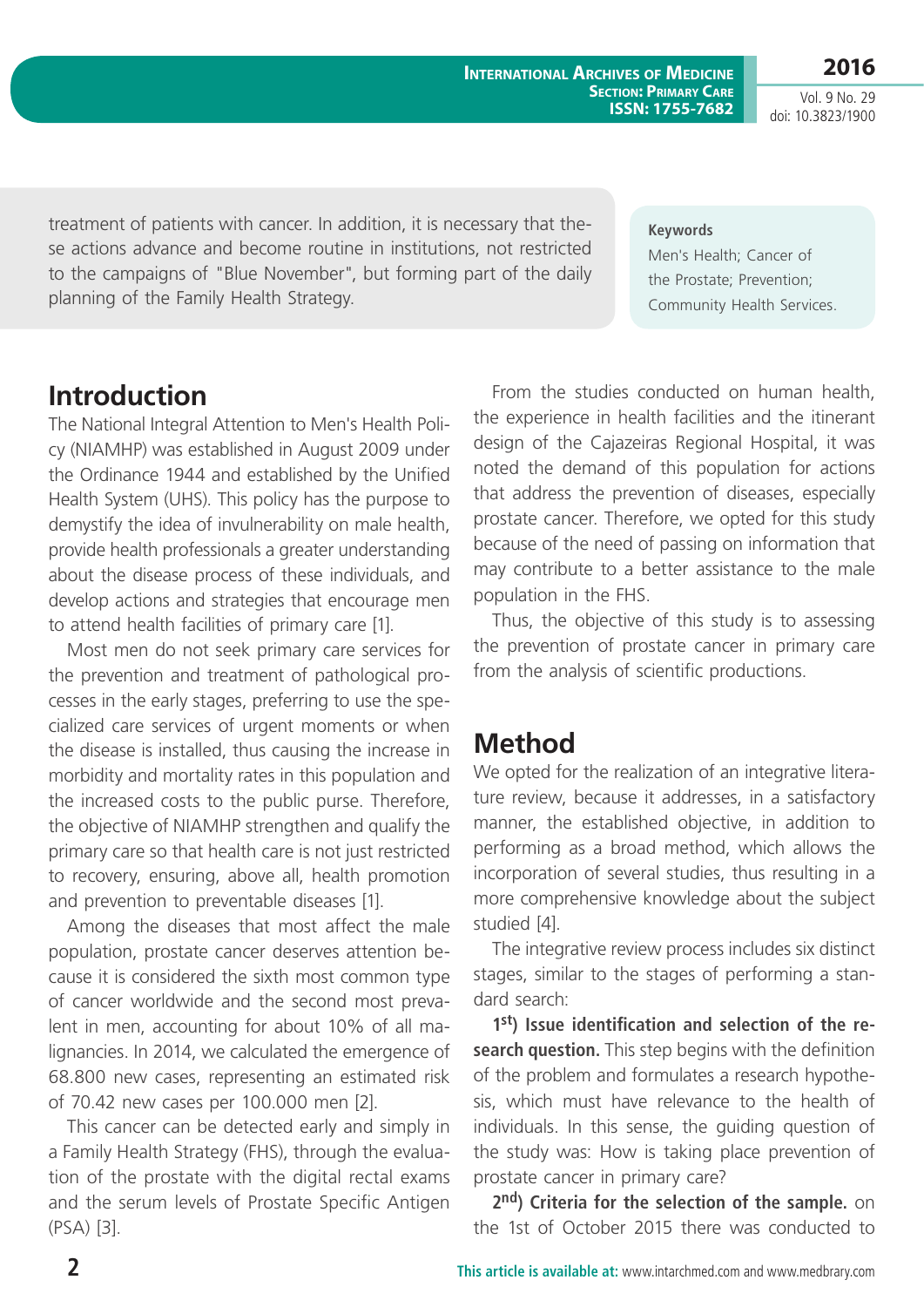**2016** Vol. 9 No. 29

doi: 10.3823/1900

search the publications by searching in the databases of the Virtual Health Library (VHL): SciELO (Scientific Electronic Library Online), LILACS (Latin American and Caribbean Health Sciences) and international database PubMED (Medical Published serve of the US National Library of Medicine). They used the descriptors: human health, prostate cancer, primary care, men's health, prostate cancer and Family Health. Inclusion criteria articles were: scientific works published in Portuguese and English, with abstracts and full text available free of charge in full in the period between 2008 and September 2015. In the first search performed using the above descriptors, found 763 articles, and 316 in Portuguese and 447 in English.

**3rd) Identification of pre-selected and selected**  studies. First held up reading the summaries of each article, being selected 21 publications in PubMED, 15 and 6 in the SciELO and LILACS. Subsequently, the complete reading of the pre-selected articles and verified their compliance with the inclusion criteria and the guiding question of the survey was conducted, which resulted in the selection of 13 articles, which were 9 and 4 of the SciELO and LI-LACS.

4<sup>th</sup>) Categorization of studies. This step is considered similar to the collection of conventional data, for which we used a tool [5] that allows the researcher to evaluate, individually, selected studies, analyzing them methodologically and in relation to synthesis of the findings. Thus, studies were listed through a careful reading and inclusion criteria chosen.

**5th) Analysis and interpretation of results.** for analysis and subsequent synthesis of the articles there was prepared a framework containing the following aspects relevant to the selected theme: author names, article title, journal and publication year. Then, the results were discussed according to the relevant literature.

6<sup>th</sup>) Presentation of synthesis of knowledge. The knowledge gained by conducting this review was presented as a document, which forms the explicit content in this scientific work.

# **Results**

#### **Selected publications-specifications**

**Table 1** presents the authors, titles, periodicals and years relating to each publication analyzed. Journals that published more articles were: Brazilian Journal

| <b>Authors</b>                               | Title                                                                                                                | Journal, Year                      |
|----------------------------------------------|----------------------------------------------------------------------------------------------------------------------|------------------------------------|
| Medeiros AP, Menezes MFB,<br>Napoleão AA [3] | Risk factors and prevention of prostate cancer: subsidies<br>for nursing.                                            | Brazilian Journal of Nursing, 2011 |
| Gomes R et al. [6]                           | The scratching of masculinity: a discussion on the DRE as<br>prostate cancer prevention.                             | Science & Public Health, 2008      |
| Gonçalves IR, Padovani C,<br>Popim RC [7]    | Epidemiological and demographic characteristics of men<br>with prostate cancer.                                      | Science & Public Health, 2008      |
| Gomes R et al. [8]                           | Prevention of prostate cancer: a literature review.                                                                  | Science & Public Health, 2008      |
| Seoane AF, Fortes PAC [9]                    | The perception of the user of the family health program<br>about the privacy and confidentiality of his information. | Health and Society, 2009           |
| Paiva EP, Motta MCS, Griep<br>RH [10]        | Knowledge, attitudes and practices regarding the<br>detection of prostate cancer.                                    | Acta Paulista of Nursing, 2010     |
| Migowski A, Silva GA [11]                    | Survival and prognostic factors of patients with clinically<br>localized prostate cancer.                            | Journal of Public Health, 2010     |

**Table 1.** Characterization of publications according to the authors, title, journal and year of publication, in the period from 2008 to 2015.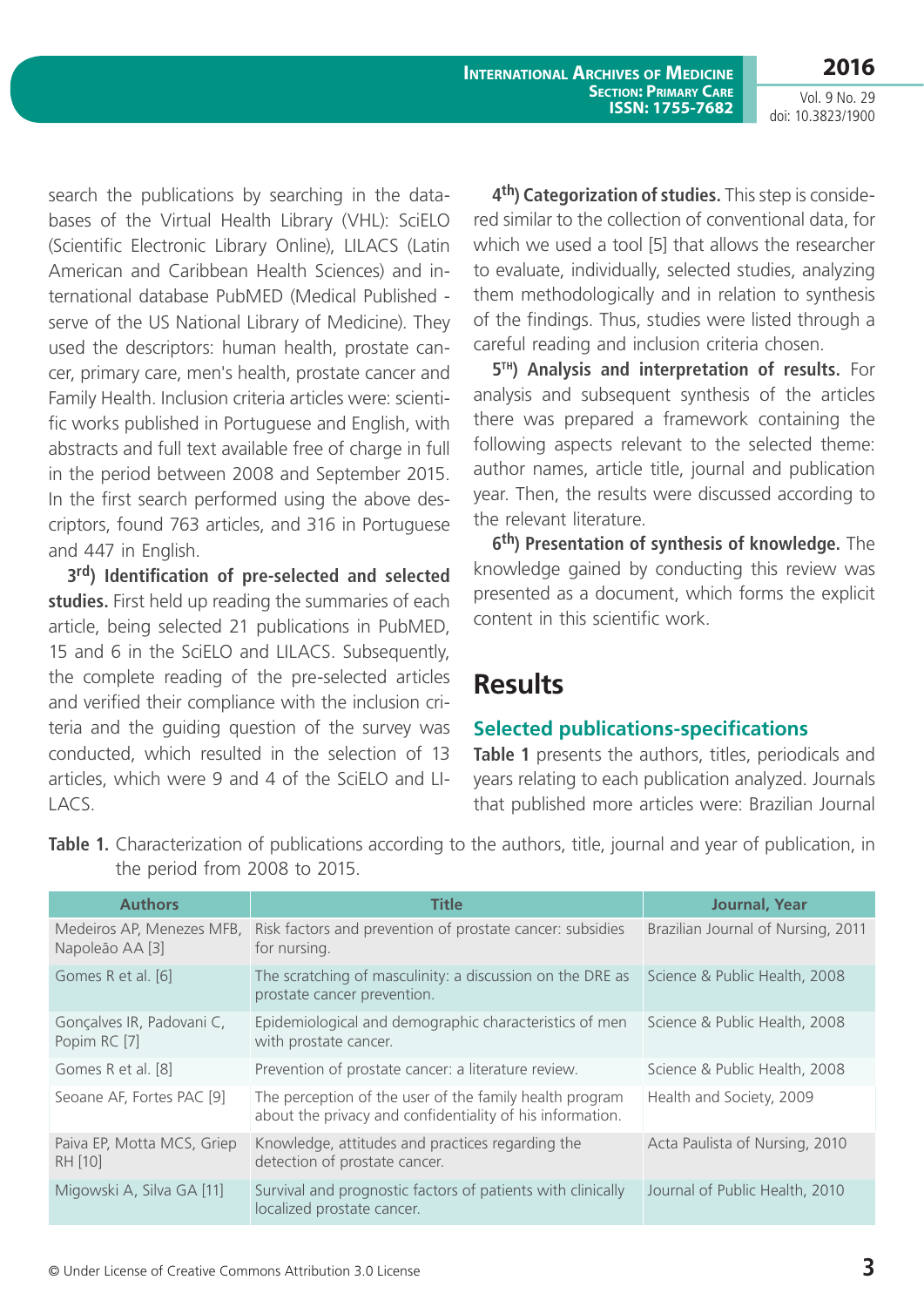Vol. 9 No. 29 doi: 10.3823/1900

| <b>Authors</b>                                                           | Title                                                                                                                                                | <b>Journal, Year</b>                                              |  |
|--------------------------------------------------------------------------|------------------------------------------------------------------------------------------------------------------------------------------------------|-------------------------------------------------------------------|--|
| Amorim VMSL et al. [12]                                                  | Factors associated with the screening tests for prostate<br>cancer: A population-based study.                                                        | Notebook of Public Health, 2011                                   |  |
| IS[13]                                                                   | Souza LM, Silva MP, Pinheiro A touch on masculinity: the prevention of prostate cancer Gaucho Journal of Nursing, 2013<br>in traditionalist gauchos. |                                                                   |  |
| Belinelo RGS et al. [14]                                                 | Screening tests for prostate cancer: experience of men.                                                                                              | Anna Nery School, 2014                                            |  |
| Noqueira HL, Neves JB [15]                                               | Prevention of prostate cancer: role of nurses in primary<br>health care units.                                                                       | Integrated Nursing Magazine -<br>Ipatinga, 2013                   |  |
| Santos ACF, Silva EM,<br>Pacheco JBP[16]                                 | Evaluation of the first campaign for the diagnosis and<br>prevention of prostate cancer promoted by the municipal<br>government of Anapolis-GO.      | Yearbook of Undergraduate<br>Research Student Production,<br>2010 |  |
| Silva NA et al.[17]                                                      | Man Health promotion in primary health care services.                                                                                                | in Extension, 2014                                                |  |
| Source: Prepared by the authors. Database SciELO and LILACS (2008-2015). |                                                                                                                                                      |                                                                   |  |

of Nursing [3], Science & Public Health [6-8], Health and Society [9], Acta Paulista of Nursing [10], Journal of Public Health [11], Notebook of Public Health [12], Gaucho Journal of Nursing [13], Anna Nery School [14], Integrated Nursing Magazine - Ipatinga [15], Yearbook of Undergraduate Research Student Production [16], in Extension [17].

# **Discussion**

The FHS was developed as a plan to guide the organization of the health system and respond to the population's needs, requiring an understanding of health as a social right and favors the facing of social determinants to promote it. Thus, the proper organization of the services available in the FHS contribute to the assistance provided under primary care, with positive impacts on health population [18].

According to Ordinance 648 from March 28th, 2006 [19], all FHS's team member professionals have as common assignments health promotion, disease prevention, treatment and monitoring of diseases, and activities permanent health education. From this, the creation of the FHS provided a focused attention on the family, understood and perceived by their physical and social environment, thus enabling the FHS team to work together with these persons a broader understanding of the health/disease process and the need to interventions that transcend healing practices [9, 15, 20].

Thus, arises the need to address human health and all the complexities involving the care of these individuals. To do this, there was set up to NIAMHP, which directed the focus of attention of professionals to the most common disorders in the male population, especially in relation to prostate cancer. This disease is the sixth most common malignancy in the world in number of new cases, the third most common cancer in the male population and more neoplasia presented by European men, American and some parts of Africa [3, 6, 8, 10].

In recent years there have seen a significant increase in incidence rates of this cancer in Brazil, which can be explained by the increase in population life expectancy, the constant campaigns to identify the disease, the development of diagnostic methods and quality systems Brazilian information, in addition to environmental and dietary influences, such as high energy consumption, intake of red meat, fats and milk [14, 21-22].

The study of prostate cancer is of great importance to public health, due to its high incidence and high clinical cure rates in these patients when the disease is detected in early stages [22-23]. The tests most commonly used to screen cancer are the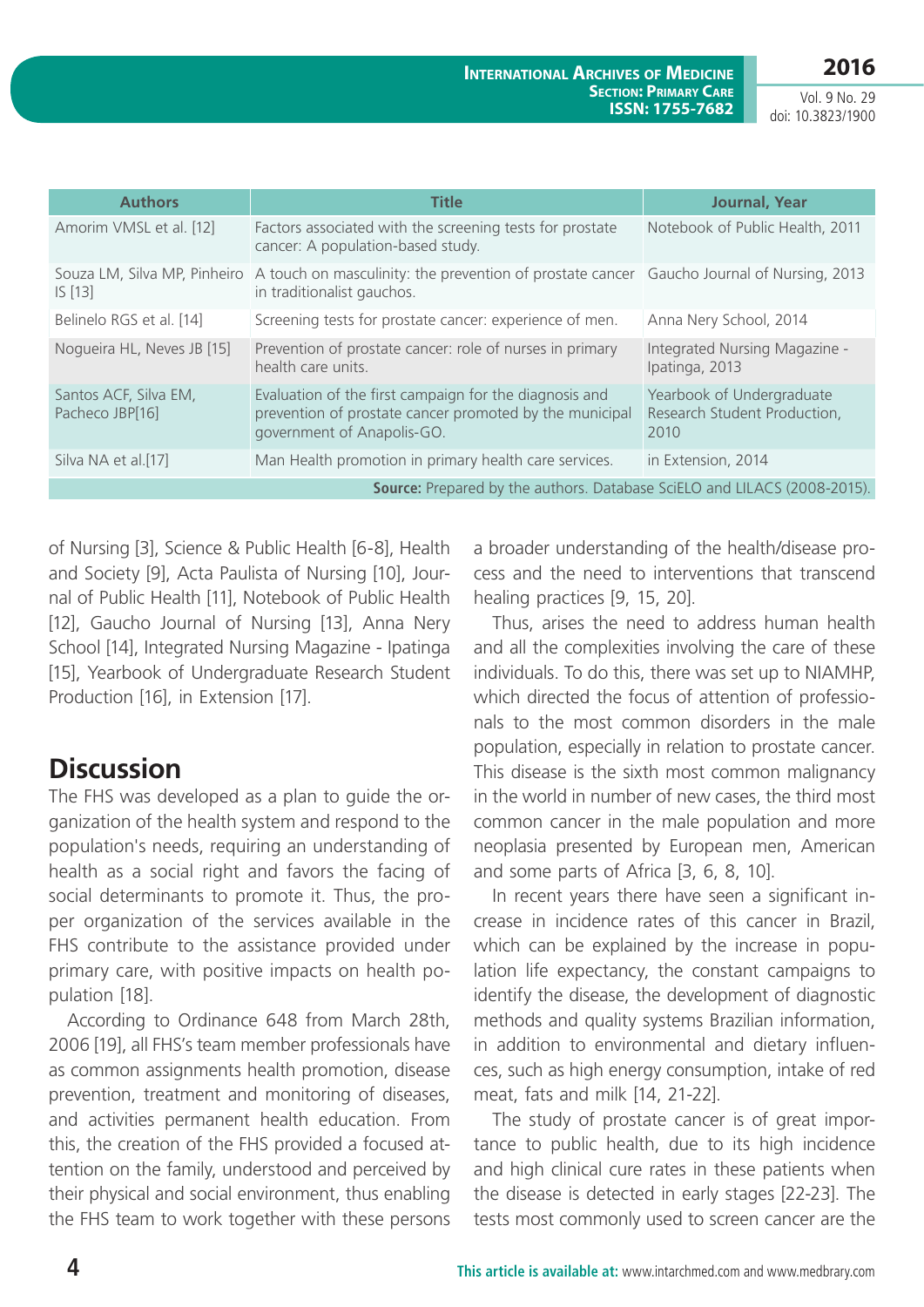**2016** Vol. 9 No. 29

doi: 10.3823/1900

digital rectal examination and serum PSA. The first has limitations when the prostate has a not palpable lesion, common in early stages, and when changed, the differentiation between malignant and benign lesion is quite complex. The second examination, serum PSA in clinical use since 1986, is the tumor marker most often used for screening for prostate cancer and plays an important role in the early diagnosis and prevention of complications of the disease, direct impact in reducing of morbidity and mortality [6, 12-13, 24].

The prevention of prostate cancer should be performed primarily in primary care services such as FHS, and the role of professionals receiving the male population in a universal manner, comprehensive and equitable, given the advocated by UHS principles and guidelines, and promoting increased access to the right information on health, especially on prostate cancer, contributing thus to face the risk factors [11, 13, 15]. Moreover, it should also be encouraged by the FHS professionals, adopting healthy eating habits and physical activity as a means of prevention against prostate cancer and other common injuries to this population [16-17].

In Brazil, about 60% to 70% of cases are diagnosed when the disease is already widespread, given that, in most cases, this type of cancer has a very slow growth period, taking years to the individual presents any symptom [7, 17]. We observe, then, the great need to target the male population about the issues surrounding prostate cancer and its prevention and early detection in primary care [16].

Through this context notes the importance of the FHS for the prevention of prostate cancer and other diseases prevalent in the male population and society in general, working efficiently and resolute manner, and reducing morbidity and mortality from preventable causes [9, 15].

The FHS brings in its conception a redesign of care model that emphasizes the link with care lines of logic in which every citizen has the right to be cared for by a team of full and resolute manner, with therapeutic projects caregivers solidarity with the demands and/or the suffering of users, also being co-responsibilities of producers and autonomy or self-government on the part of those involved in this process [25].

## **Conclusion**

By analyzing the studies included in the research, it was observed that the strategies used for the prevention of prostate cancer in the context of primary health care, are the examination of digital rectal examination and serum PSA. In addition, some also mention encouraging the adoption of lifestyles and healthy food, contributing to the prevention of numerous injuries to men's health.

Searching for information in the scientific literature and pass on knowledge to the people is an extremely important action for public health, allowing the exchange of knowledge and experiences between professionals and users, thus contributing to the formation and/or strengthening of the bond. So, through health education and the commitment of the FHS teams, strategies can be developed to encourage men to seek more frequently the primary care services for health promotion and prevention of diseases, not limited only to monitoring and treatment health problems.

It is hoped that this study will encourage practitioners to start on changes that result in better acceptance of men to action and best efficiency ratios in the collection and treatment of patients with cancer. It is hoped, too, that these actions advance and become routine in health institutions as part of the daily planning of the FHS.

# **References**

**1.** Ministério da Saúde (BR). *Política Nacional de Atenção Integral à Saúde do Homem (Princípios e Diretrizes)* [Internet]. Brasília: Ministério da Saúde; 2008. Available from: [http://bvsms.saude.](http://bvsms.saude.gov.br/bvs/publicacoes/politica_nacional_atencao_homem.pdf) [gov.br/bvs/publicacoes/politica\\_nacional\\_atencao\\_homem.pdf](http://bvsms.saude.gov.br/bvs/publicacoes/politica_nacional_atencao_homem.pdf)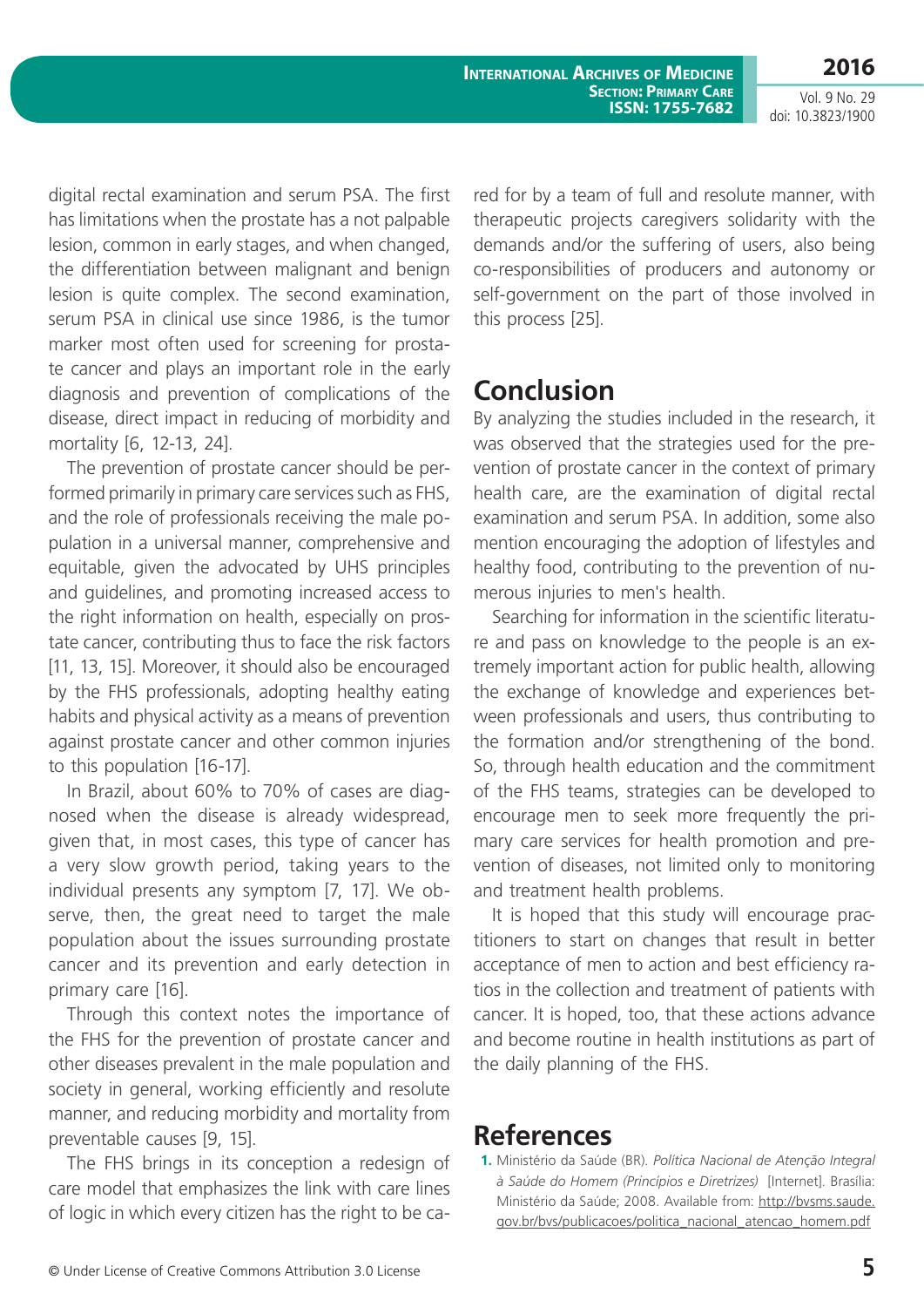Vol. 9 No. 29 doi: 10.3823/1900

- **2.** Instituto Nacional do Câncer (INCA). Ministério da Saúde. *Programa Nacional de Controle do câncer da Próstata: Documento de Consenso* [Internet]. Rio de Janeiro: INCA; 2002. Available from: [http://bvsms.saude.gov.br/bvs/](http://bvsms.saude.gov.br/bvs/publicacoes/cancer_da_prostata.pdf) [publicacoes/cancer\\_da\\_prostata.pdf](http://bvsms.saude.gov.br/bvs/publicacoes/cancer_da_prostata.pdf)
- **3.** Medeiros AP, Menezes MFB, Napoleão AA. Fatores de risco e medidas de prevenção do câncer de próstata: subsídios para a enfermagem. *Rev Bras Enferm* [Internet], Brasília, 2011 Mar/Apr; 64(2): 385-8. DOI: [http://dx.doi.org/10.1590/S0034-](http://dx.doi.org/10.1590/S0034-71672011000200027) [71672011000200027](http://dx.doi.org/10.1590/S0034-71672011000200027)
- **4.** Mendes KDS, Silveira RCCP, Galvão CM. Revisão integrativa: método de pesquisa para a incorporação de evidências na saúde e na enfermagem. *Texto Contexto Enfermagem* [Internet], 2008; 17(4): 758. DOI: [http://dx.doi.org/10.1590/S0104-](http://dx.doi.org/10.1590/S0104-07072008000400018) [07072008000400018](http://dx.doi.org/10.1590/S0104-07072008000400018)
- **5.** Ursi SE, Galvão, CM. Perioperative prevention of skin injury: an integrative literature review. *Rev Latino-Am Enfermagem* [Internet], Ribeirão Preto 2006 Jan/Feb; 14(10): 124-31. DOI: <http://dx.doi.org/10.1590/S0104-11692006000100017>
- **6.** Gomes R, Nascimento EF, Rebello LEFS, Araújo FC. As arranhaduras da masculinidade: uma discussão sobre o toque retal como medida de prevenção do câncer prostático. *Ciênc Saúde Coletiva* [Internet], Rio de Janeiro, 2008 Nov/Dec; 13(6): 1975-84. DOI: [http://dx.doi.org/10.1590/S1413-](http://dx.doi.org/10.1590/S1413-81232008000600033) [81232008000600033](http://dx.doi.org/10.1590/S1413-81232008000600033)
- **7.** Gonçalves IR, Padovani C, Popim RC. Caracterização epidemiológica e demográfica de homens com câncer de próstata. *Ciênc Saúde Coletiva* [Internet], Rio de Janeiro, 2008 July/Aug; 13(4): 1337-42. DOI: [http://dx.doi.org/10.1590/S1413-](http://dx.doi.org/10.1590/S1413-81232008000400031) [81232008000400031](http://dx.doi.org/10.1590/S1413-81232008000400031)
- **8.** Gomes R, Rebello LEFS, Araújo FC, Nascimento EF. A prevenção do câncer de próstata: uma revisão da literatura. *Ciênc Saúde Coletiva* [Internet], Rio de Janeiro, 2008 Jan/Feb; 13(1): 235-46. DOI: <http://dx.doi.org/10.1590/S1413-81232008000100027>
- **9.** Seoane AF, Fortes PAC. A percepção do usuário do programa saúde da família sobre a privacidade e a confidencialidade de suas informações. *Saúde Soc* [Internet], São Paulo, 2009 Jan/Mar; 18(1): 42-9. DOI: [http://dx.doi.org/10.1590/S0104-](http://dx.doi.org/10.1590/S0104-12902009000100005) [12902009000100005](http://dx.doi.org/10.1590/S0104-12902009000100005)
- **10.** Paiva EP, Motta MCS, Griep RH. Conhecimentos, atitudes e práticas acerca da detecção do câncer de próstata. *Acta Paul Enferm* [Internet], 2010; 23(1): 88-93. Available from: <http://www.scielo.br/pdf/ape/v23n1/14.pdf>
- **11.** Migowski A, Silva GA. Sobrevida e fatores prognósticos de pacientes com câncer de próstata clinicamente localizado. *Rev Saúde Pública* [Internet], São Paulo, 2010 Apr; 44(2): 344-52. DOI: <http://dx.doi.org/10.1590/S0034-89102010000200016>
- **12.** Amorin VMSL, Barros MBA, César CLG, Goldbaum M, Carandina L, Alves MCGP. Fatores associados à realização dos exames de rastreamento para o câncer de próstata: um estudo de base populacional. *Cad Saúde Pública* [Internet], Rio de Janeiro, 2011 Feb; 27(2): 347-56. DOI: http://dx.doi.org/10.1590/S0102- 311X2011000200016
- **13.** Souza LM, Silva MP, Pinheiro IS. Um toque na masculinidade: a prevenção do câncer de próstata em gaúchos tradicionalistas. *Rev Gaúcha* Enferm [Internet], Porto Alegre, 2011 Mar; 32(1): 151-8. DOI: <http://dx.doi.org/10.1590/S1983-14472011000100020>
- **14.** Belinelo RGS, Almeida SM, Oliveira PP, Onofre PSC, Viegas SMF, Rodrigues AB. Exames de rastreamento para o câncer de próstata: vivência de homens. *Esc Anna Nery* [Internet], Rio de Janeiro, 2014 Oct/Dec; 18(4): 697-704. DOI: [http://dx.doi.](http://dx.doi.org/10.5935/1414-8145.20140099) [org/10.5935/1414-8145.20140099](http://dx.doi.org/10.5935/1414-8145.20140099)
- **15.** Nogueira HL, Neves JB. Prevenção do câncer da próstata: atuação dos enfermeiros nas unidades de atenção primária a saúde. *Revista Enfermagem Integrada – Ipatinga: Unileste* [Internet] 2013 Jul/Ago; 6(1): 1098-1109. Available from: [http://www.unilestemg.br/enfermagemintegrada/artigo/v6/07](http://www.unilestemg.br/enfermagemintegrada/artigo/v6/07-prevencao-do-cancer-da-prostata-atuacao-dos-enfermeiros-nas-unidades-de-atencao.pdf) [prevencao-do-cancer-da-prostata-atuacao-dos-enfermeiros](http://www.unilestemg.br/enfermagemintegrada/artigo/v6/07-prevencao-do-cancer-da-prostata-atuacao-dos-enfermeiros-nas-unidades-de-atencao.pdf)[nas-unidades-de-atencao.pdf](http://www.unilestemg.br/enfermagemintegrada/artigo/v6/07-prevencao-do-cancer-da-prostata-atuacao-dos-enfermeiros-nas-unidades-de-atencao.pdf)
- **16.** Santos ACF, Silva EM, Pacheco JBP. Avaliação da primeira campanha para o diagnóstico e prevenção do câncer de próstata promovido pela prefeitura municipal de Anápolis-GO. *Anuário da Produção de Iniciação Científica Discente* [Internet], 2010; 13(17): 25-42. Available from: [http://saic.anhanguera.](http://saic.anhanguera.com/index.php/PAP/article/view/1838) [com/index.php/PAP/article/view/1838](http://saic.anhanguera.com/index.php/PAP/article/view/1838)
- **17.** Silva NA, Dias MP, Silva DA, Dias LP. Promoção da saúde do homem nos serviços de atenção primária à saúde. *Em Extensão* [Internet], Uberlândia, 2014; Jan/Jul; 13(1): 82-8. Available from: [http://www.seer.ufu.br/index.php/revextensao/](http://www.seer.ufu.br/index.php/revextensao/article/view/23996/14683) [article/view/23996/14683](http://www.seer.ufu.br/index.php/revextensao/article/view/23996/14683)
- **18.** Giovanella L, Mendonça MHM, Almeida PF, Escorel S, Senna MCM, Fausto MCR et al. Saúde da família: limites e possibilidades para uma abordagem integral de atenção primária à saúde no Brasil. *Ciênc Saúde Coletiva* [Internet], Rio de Janeiro, 2009 May/June; 14(3): 783-94. DOI: [http://dx.doi.org/10.1590/S1413-](http://dx.doi.org/10.1590/S1413-81232009000300014) [81232009000300014](http://dx.doi.org/10.1590/S1413-81232009000300014)
- **19.** Ministério da Saúde (BR). *Portaria Nº 648/GM de 28 de março de 2006* [Internet]. Aprova a Política Nacional de Atenção Básica, estabelecendo a revisão de diretrizes e normas para a organização da Atenção Básica para o Programa Saúde da Família (PSF) e o Programa Agentes Comunitários de Saúde (PACS). Available from: [http://bvsms.saude.gov.br/bvs/](http://bvsms.saude.gov.br/bvs/publicacoes/prtGM648_20060328.pdf) [publicacoes/prtGM648\\_20060328.pdf](http://bvsms.saude.gov.br/bvs/publicacoes/prtGM648_20060328.pdf)